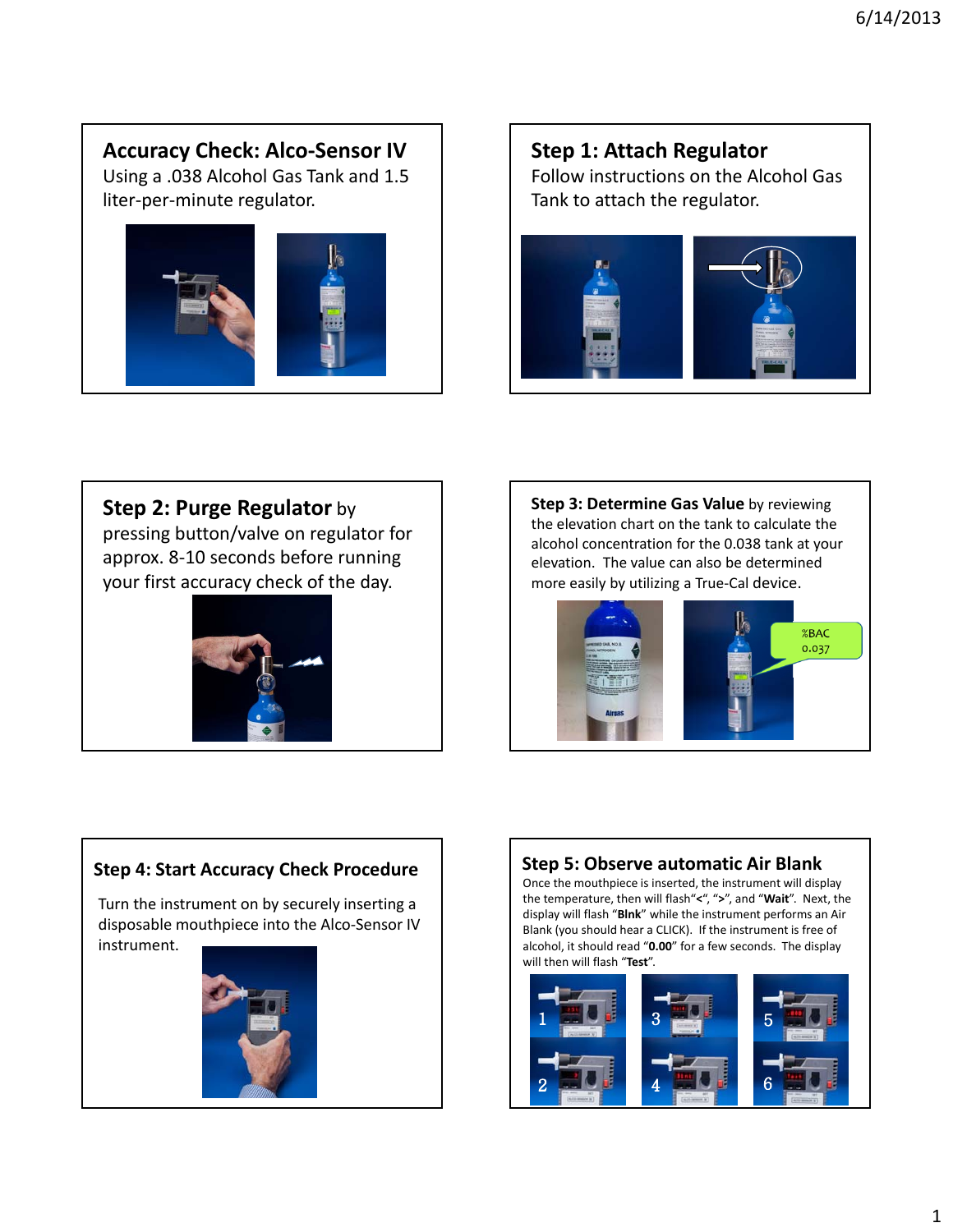#### **Step 6: Attach Alco‐Sensor IV to regulator**

Securely attach the instrument via the mouthpiece to the tube on the tank regulator.



## **Step 7: Start Gas Flow**

Press the regulator button for 7 seconds. On the 5th second, press the **MANUAL** button to take the gas sample.





## **Additional Note on Gas Flow**

**NOTE 1:** Gas must be flowing through the mouthpiece during the entire 7‐second process, therefore continue pressing the tank regulator button for another 2 seconds AFTER you press & release the **MANUAL** button during the 5th second.

## **Step 8: Observe Reading**

Observe & Record the 3‐digit reading. Now press the **SET** button.

You can recall the reading with the **RECALL** button at any time before ejecting the mouthpiece.

## **Step 9: Interpret Results**

Results within +/‐ .005 of the elevation‐ adjusted value of the Alcohol Gas Tank are acceptable.

The Alco-Sensor IV is reading accurately.

(see next 3 slides for acceptable readings)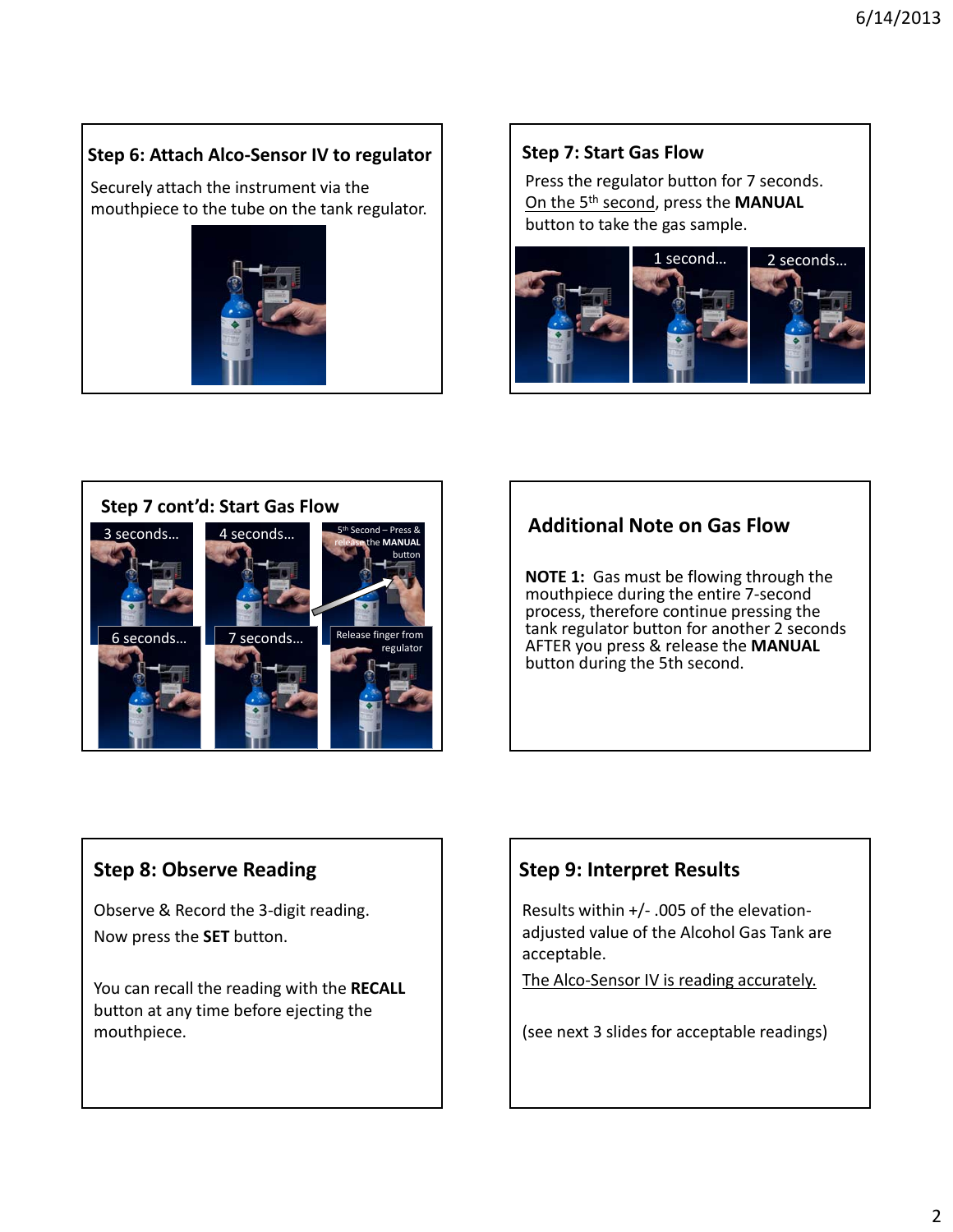





# **Step 9 cont'd: Interpret Results**

Results that are **NOT** within +/‐ .005 of the elevation‐adjusted value are out of acceptable tolerance.

The Operator must perform a Calibration Adjustment.

(see next 2 slides for unacceptable readings)